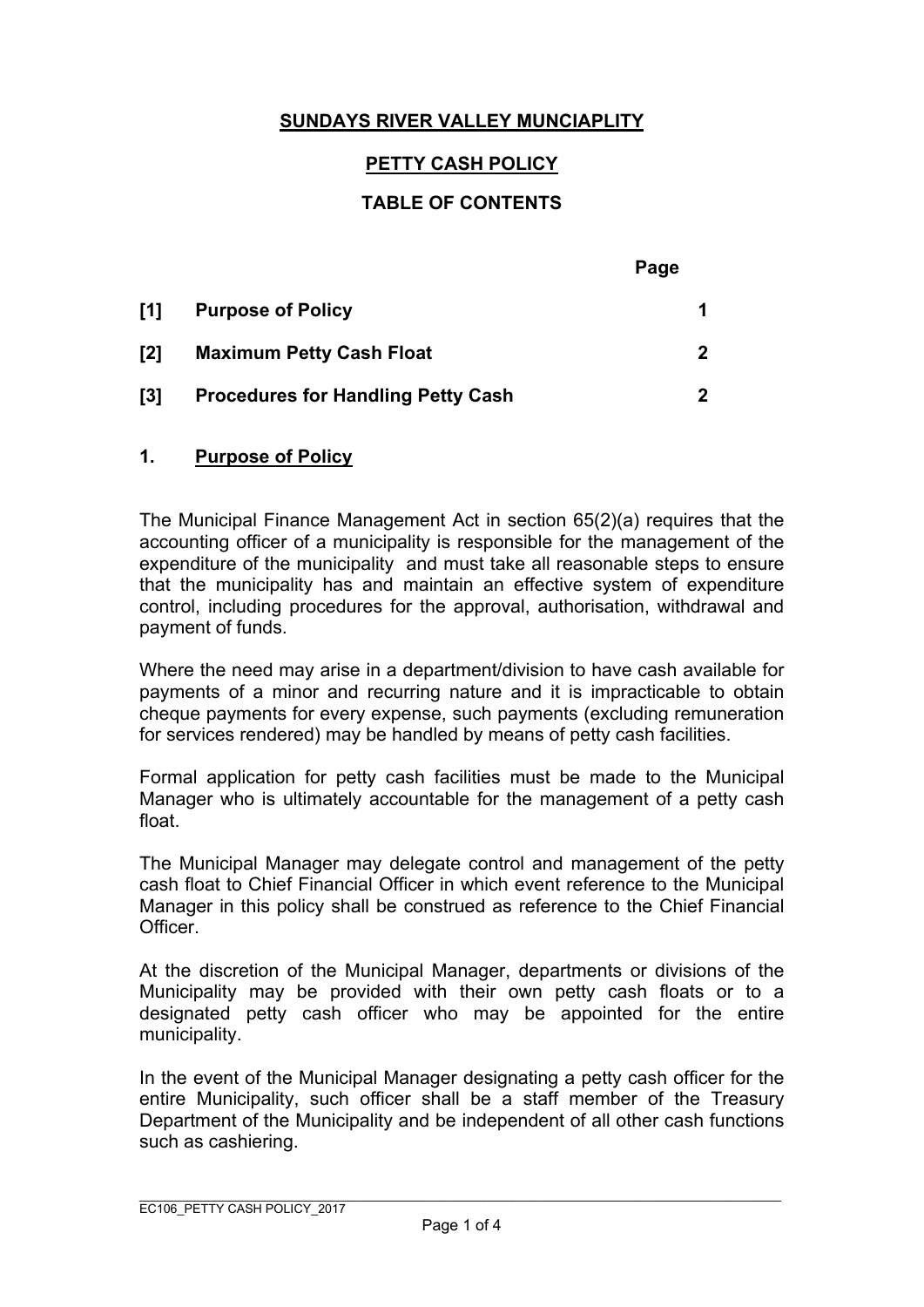In the event of a Department or Division being authorised to keep a petty cash float, the Head of Department or Division concerned shall designate a staff member as a Departmental or Divisional Petty Cash Officer.

 The administration of petty cash facilities is regulated by the following fixed procedures.

## **2. Maximum Petty Cash Float**

The Accounting Officer shall determine the maximum amount which may be withdrawn from the banking account of the Council for purposes of the central petty cash float or departmental/divisional cash floats. The recommended amount being R500 per department.

# **3. Procedures for the handling of Petty Cash**

- [a] The application for a petty cash facility or for increase of the operational amount of an existing petty cash float, must be made in writing to the Municipal Manager.
- [b] The application must state reasons for the need of a petty cash float and the amount required for its operation, as well as the cost centre from which funds are to be applied for the petty cash. The amount should be sufficient to cover expenses for approximately one month.
- [c] The responsibility for operating petty cash and the safe keeping of petty cash funds in a Department or Division must be assigned to the designated Petty Cash Officer only and the head of the department/division shall be co-responsible for petty cash management in such Department or Division.
- [d] The keeping of a formal petty cash register is compulsory.
- [e] Payments to establish a petty cash float may only be by way of manual cheque made payable to the designated Petty Cash Officer and upon submission of a requisition signed by such Petty Cash Officer and countersigned by the relevant Head of Department or Divisional Head..
- [f] The requisitioned amount should not exceed a maximum amount determined by the Council. This is represented by a petty cash voucher completed in duplicate.
- [g] Petty Cash payments may only be made by the designated Petty Cash Officer upon production of a cash requisition accompanied by proper supporting documents such as cash sale slips or receipts containing the supplier's name.
- [h] If cash is advanced without supporting documents, it should be on the basis of an advance or I.O.U. authorised by the Head of Department or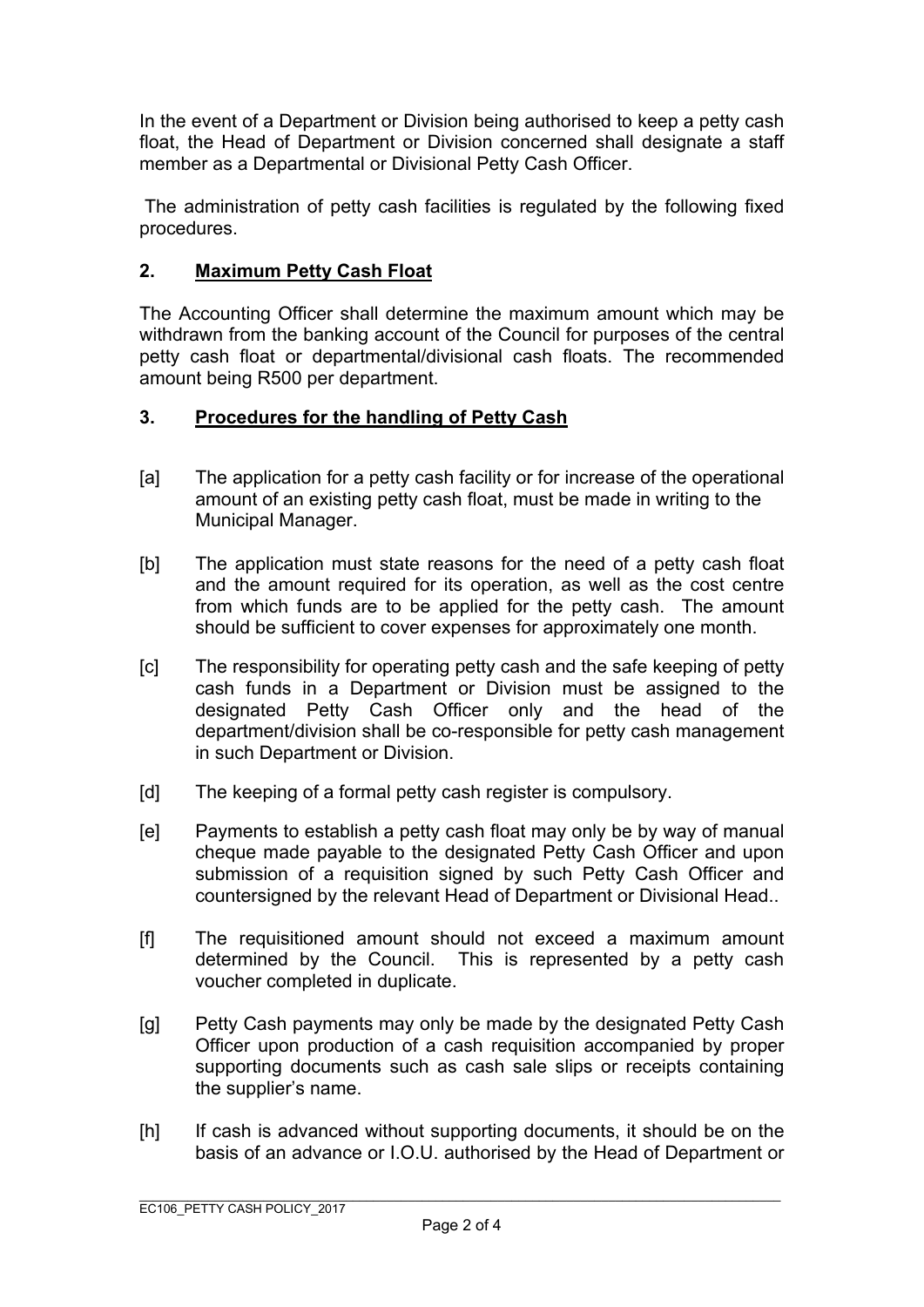Divisional Head. The person receiving the advance should sign the PCV as acknowledgment.

- [i] After a purchase is made, the supporting document[s] must be submitted to Petty Cash Officer within a week from the date of such advance.
- [j] The Petty Cash Officer must regularly pursue outstanding advances and long outstanding advances must be brought to the attention of the Chief Financial Officer who must take the appropriate action to ensure that the amount advanced has been properly spent and proof of expenditure is submitted.
- [k] Each petty cash requisition must be entered in the Petty Cash Register.
- [l] When the cash in the petty cash float is almost exhausted, the petty cash register must be balanced and reconciled.
- [m] Replenishment of the petty cash float is undertaken after the balancing and reconciliation of the Petty Cash Register has been checked and approved by the Chief Financial Officer or his delegate.
- [n] A cheque must be made out to the Petty Cash Officer for the replenishment of the petty cash float and such cheque must be encashed by this officer who must record the amount received in the Petty Cash Register.
- . [o] Petty cash funds and vouchers must at all times be secured in a lockable container suitable for securing the money or in a safe. If no safe is available, a lockable cabinet provided for this purpose, must be used. Under no circumstances should money be kept in desk drawers, open filing cabinets or cupboards.
- [p] Reasonable precautions must be exercised for the safe keeping of keys to the petty cash container and the room where it is kept. The keys must not be left at the premises after hours.
- [q] Petty cash funds are to be used exclusively for the payment of smaller official expenses (excluding any form of remuneration for services rendered) and no "I O U's" representing private loans from petty cash funds are permitted. No staff cheques may be cashed out of petty cash funds.
- [r] The petty cash is operated by means of imprest payments. The cash balance added to the total expenses at any stage, must be equal to the authorised imprest amount. The internal auditors of the Municipality may, at any stage without prior notice, perform an audit of a petty cash to confirm the cash balance.